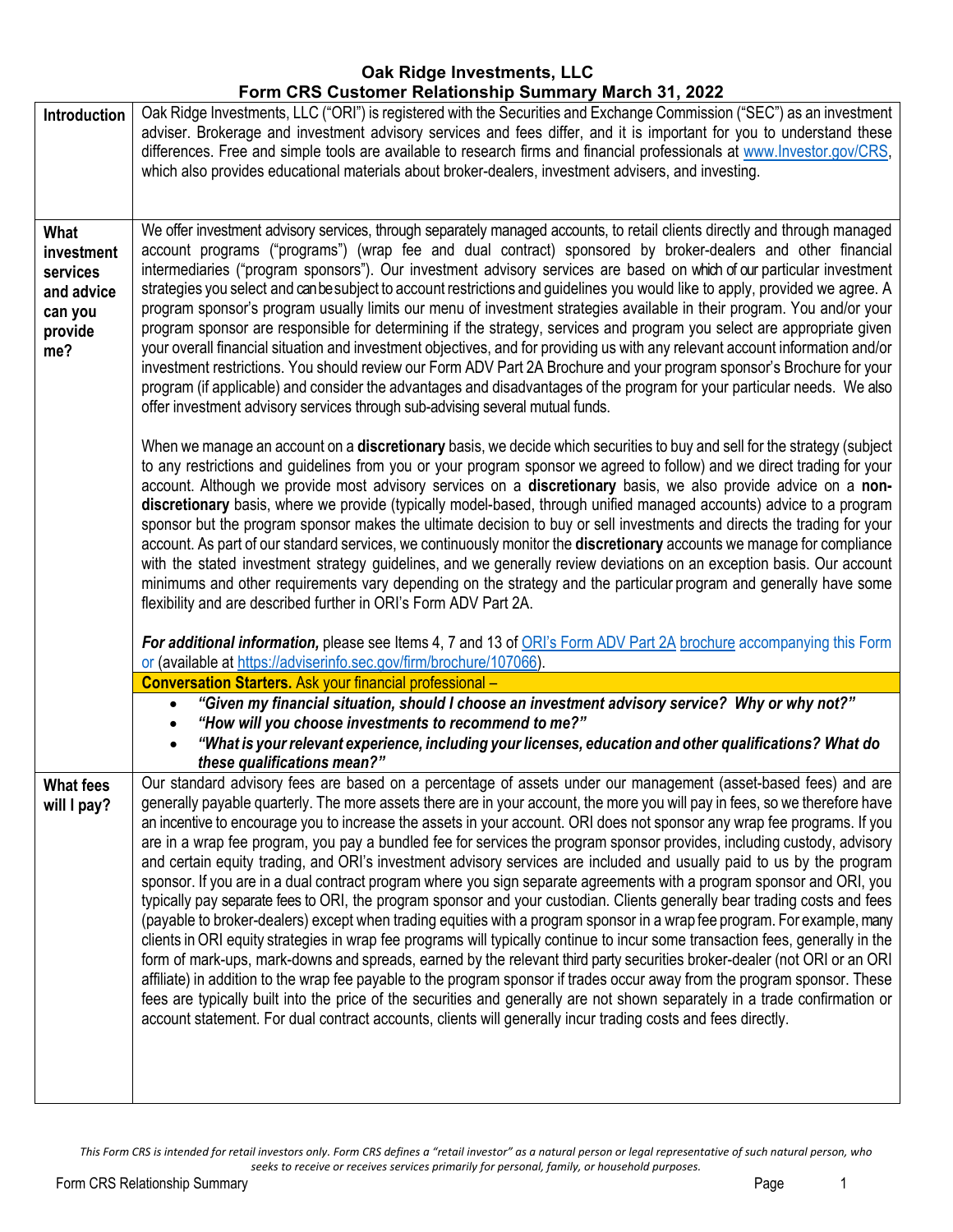## **Oak Ridge Investments, LLC Form CRS Customer Relationship Summary March 31, 2022**

|                                                                                                           | You will pay fees and costs whether you make or lose money on your investments. Fees and costs will reduce<br>any amount of money you make on your investments over time. Please make sure you understand what fees<br>and costs you are paying.                                                                                                                                                                                                                                                                                                                                                                                                                                                      |
|-----------------------------------------------------------------------------------------------------------|-------------------------------------------------------------------------------------------------------------------------------------------------------------------------------------------------------------------------------------------------------------------------------------------------------------------------------------------------------------------------------------------------------------------------------------------------------------------------------------------------------------------------------------------------------------------------------------------------------------------------------------------------------------------------------------------------------|
|                                                                                                           | For additional information, please see Item 5 of ORI's Form ADV Part 2A brochure accompanying this<br>Form (or available at https://adviserinfo.sec.gov/firm/brochure/107066).                                                                                                                                                                                                                                                                                                                                                                                                                                                                                                                        |
|                                                                                                           | <b>Conversation Starter.</b> Ask your financial professional -                                                                                                                                                                                                                                                                                                                                                                                                                                                                                                                                                                                                                                        |
|                                                                                                           | "Help me understand how these fees and costs might affect my investments. If I give you<br>\$10,000 to invest, how much will go to fees and costs, and how much will be invested for me?"                                                                                                                                                                                                                                                                                                                                                                                                                                                                                                             |
| What are your<br>legal obligations<br>to me when<br>acting as my<br>investment                            | When we act as your investment adviser, we have to act in your best interest and not put our interest ahead<br>of yours. At the same time, the way we make money creates some conflicts with your interests. You should<br>understand and ask us about these conflicts because they potentially can affect the investment advice we<br>provide you. Here examples to help you understand what this means.                                                                                                                                                                                                                                                                                             |
| adviser? How<br>else does your<br>firm make money<br>and what<br>conflicts of<br>interest do you<br>have? | We may have affiliated individuals with managed accounts. We treat their accounts from an investment priority<br>and trading priority identical to your account, although there could be an incentive to prioritize those accounts.<br>Since we are paid based on assets under management there could be an incentive to deviate from our<br>investment style to attempt to achieve higher performance. We use an investment team approach and other<br>means to monitor adherence to our investment style. Security recommendations or trades for our client<br>accounts creates potential conflicts as employees may personally invest in these securities and give<br>themselves trading priority. |
|                                                                                                           | For additional information, please see our Part 2 brochure accompanying this Form (or available at<br>https://adviserinfo.sec.gov/firm/brochure/107066).                                                                                                                                                                                                                                                                                                                                                                                                                                                                                                                                              |
|                                                                                                           | <b>Conversation Starter.</b> Ask your financial professional -                                                                                                                                                                                                                                                                                                                                                                                                                                                                                                                                                                                                                                        |
|                                                                                                           | "How might your conflicts of interest affect me, and how will you address them?"                                                                                                                                                                                                                                                                                                                                                                                                                                                                                                                                                                                                                      |
| How do your<br>financial<br>professionals                                                                 | Please consult your program sponsor or its representatives to find out how the financial professionals who<br>advise you about our products and services make money.                                                                                                                                                                                                                                                                                                                                                                                                                                                                                                                                  |
| make money?                                                                                               | Our financial professionals who manage your account are paid a base salary and benefits and annual bonus.<br>In addition, financial professionals typically participate in profits/ownership interests and other incentive plans<br>that seek to align the interests of our investment team members with the success of both our clients and the<br>firm. We may pay an incentive payment to third party wholesaling teams who sell our services to program<br>sponsors and advisors.                                                                                                                                                                                                                 |
| Do you or your<br>financial<br>professionals                                                              | No. Visit www.Investor.gov/CRS for a free and simple search tool to research us and our financial<br>professionals.                                                                                                                                                                                                                                                                                                                                                                                                                                                                                                                                                                                   |
| have legal or                                                                                             | <b>Conversation Starter.</b> Ask your financial professional -                                                                                                                                                                                                                                                                                                                                                                                                                                                                                                                                                                                                                                        |
| disciplinary<br>history?                                                                                  | "As a financial professional, do you have any disciplinary history? For what type of<br>conduct?"                                                                                                                                                                                                                                                                                                                                                                                                                                                                                                                                                                                                     |
| <b>Additional</b><br><b>Information</b>                                                                   | For additional information about our investment advisory services, please visit our website at<br>www.oakridgeinvest.com or the SEC's website at www.adviserinfo.sec.gov. If you would like additional, up-<br>to-date information or a copy of this disclosure, please contact us at (312) 857-1040 or (800) 825-6226.                                                                                                                                                                                                                                                                                                                                                                               |
|                                                                                                           | <b>Conversation Starter.</b> Ask your financial professional -                                                                                                                                                                                                                                                                                                                                                                                                                                                                                                                                                                                                                                        |
|                                                                                                           | "Who is my primary contact person? Is he or she a representative of an investment adviser<br>or a broker-dealer? Who can I talk to if I have concerns about how this person is treating<br>me?"                                                                                                                                                                                                                                                                                                                                                                                                                                                                                                       |

This Form CRS is intended for retail investors only. Form CRS defines a "retail investor" as a natural person or legal representative of such natural person, who *seeks to receive or receives services primarily for personal, family, or household purposes.*